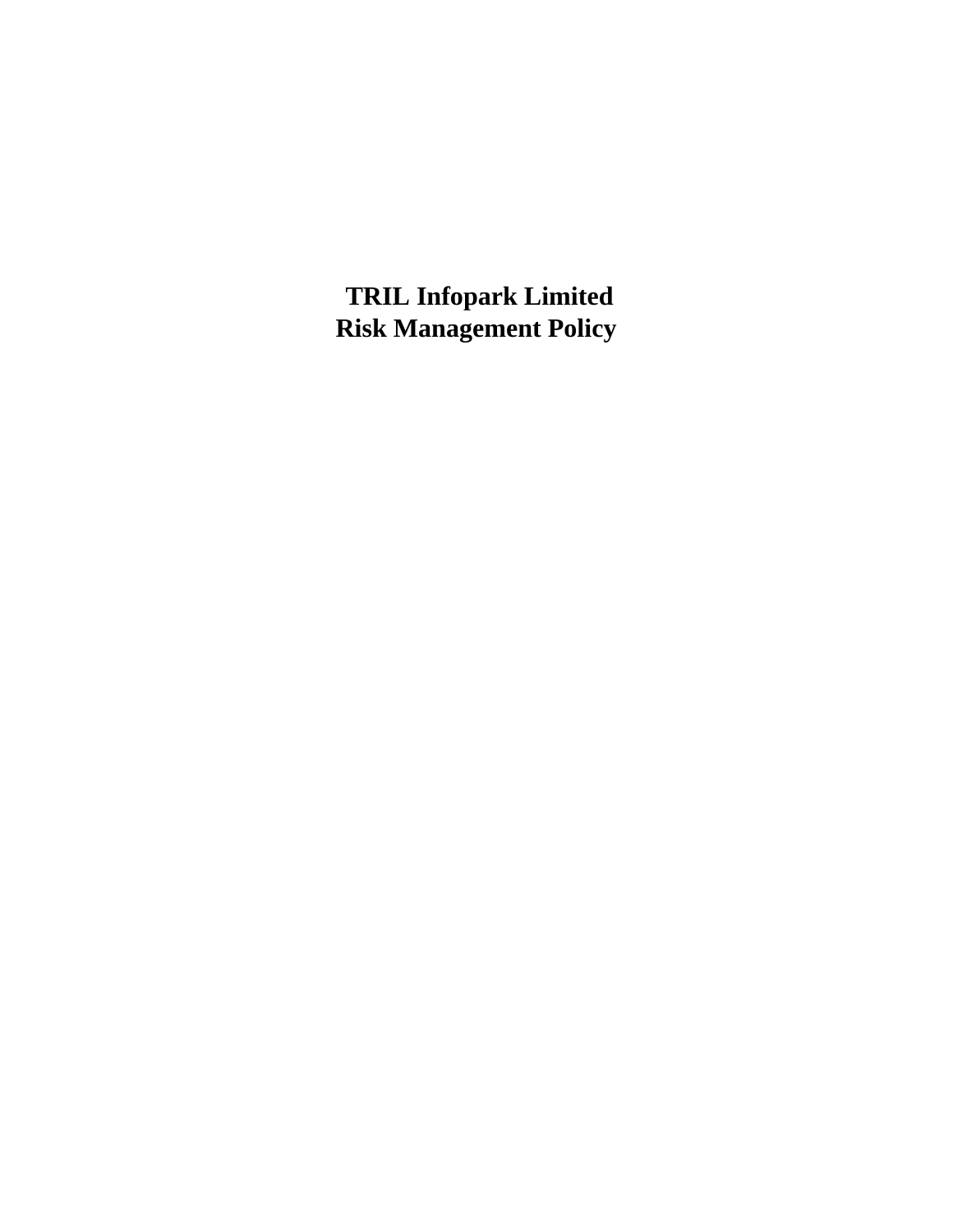# **TABLE OF CONTENTS**

| S.No. | Contents | Page No. |   |
|-------|----------|----------|---|
| 1.    |          |          |   |
| 2.    |          |          |   |
| 3.    |          |          |   |
| 4.    |          |          |   |
| 4.1   |          |          |   |
| 4.2   |          |          |   |
| 4.3   |          |          |   |
| 44    |          |          |   |
| 45    |          |          |   |
| 5     |          |          |   |
| 51    |          |          |   |
| 52    |          |          |   |
| 521   |          |          |   |
| 522   |          |          |   |
| 5.2.3 |          |          | 6 |
| 524   |          |          |   |
| 5.2.5 |          |          |   |
| 6     |          |          | 8 |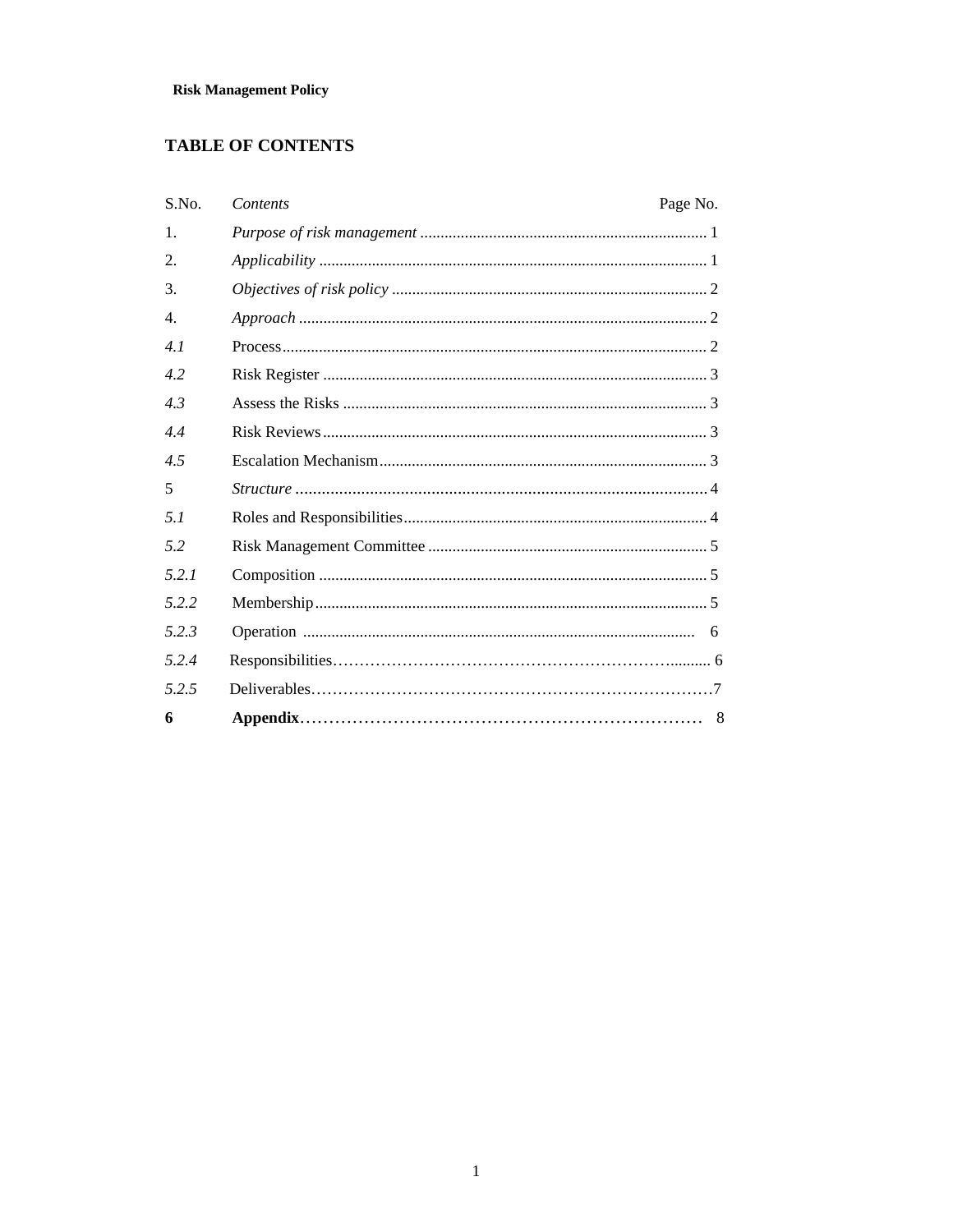# **1. Purpose of risk management**

The Company is committed to high standards of business conduct and to good risk management to:

- Achieve sustainable business growth
- Protect the company's assets,
- Avoid major surprises to the overall control environment,
- Safeguard shareholder investment and
- Ensure compliance with applicable legal requirements.

This policy is intended to ensure that an effective risk management framework is established and implemented to provide regular reports on the performance of that framework, including any exceptions, to the Audit Committee.

This Risk Management Policy complements and does not replace other existing compliance programs, such as those relating to environmental, quality, and regulatory compliance matters.

# **2. Applicability**

This Risk Management Policy applies to all employees and all functions namely:

- Ethics Compliance
- Projects & Statutory compliance
- Sales & Marketing
- Procurement
- Finance and Accounts
- Property & Facility Management
- Human Resource & Administration
- Information Technology
- Legal, Regulatory and Corporate Affairs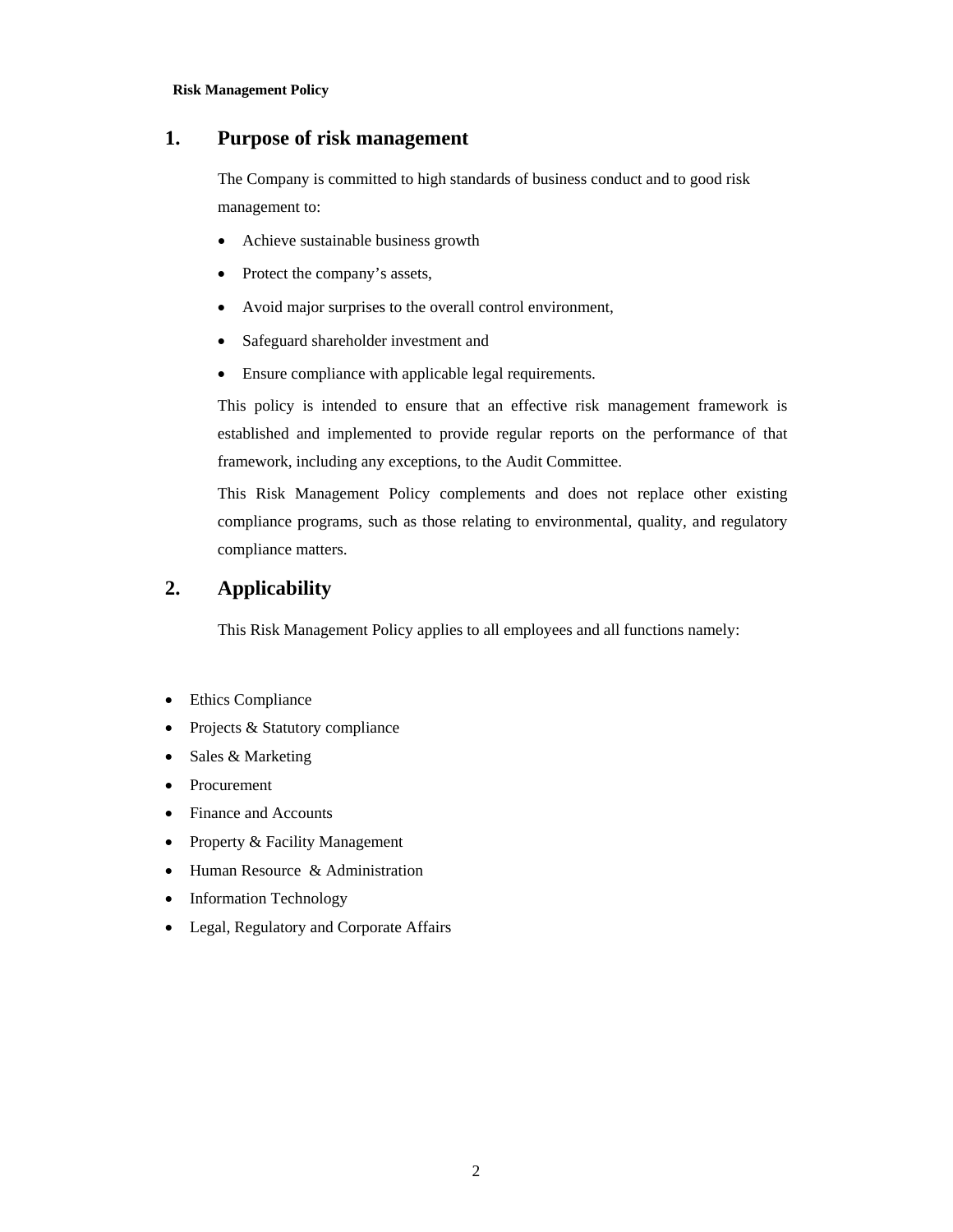# **3. Objective of risk policy**

Risk management objectives are to:

- Identify and manage existing and new risks in a planned and coordinated manner with the minimum of disruption and cost.
- Develop a culture that encourages all staff to identify risks and associated opportunities and to respond to them with effective actions.

To realise the risk management objective TRIL Infopark Limited aims to ensure that:

- the acceptance and management of risk is integrated in day to day management of the business;
- key risks are identified, assessed in the context of Company's appetite for risk and their potential impact on the achievement of objectives, continuously monitored and managed to an acceptable level;
- the escalation of risk information is timely, accurate and gives complete coverage of the key risks to support management decision making at all levels;
- risks are inherent in all functions of the business and needs to be managed and mitigated accordingly by the respective functions transacting the business which gives rise to the risk; and
- All employees actively engage in risk management within their own areas of responsibility.

# **4. Approach**

## **4.1 Process**

Chief Executive Officer (risk coordinator) must periodically review the risks facing their business or function in line with the risk register process. This review should include identifying all Significant Risks. Risk coordinator must then implement an effective system of internal controls to manage those risks, including most importantly designating responsibilities, and providing for upward communication of any significant issues that arise. Risk identification and management is a continuous process supported by formal reviews conducted on quarterly basis.

Chief Risk Officer will coordinate with all the Risk Coordinators business / functional heads and make a presentation to Risk Management Committee (RMC) on a quarterly basis for all major risks.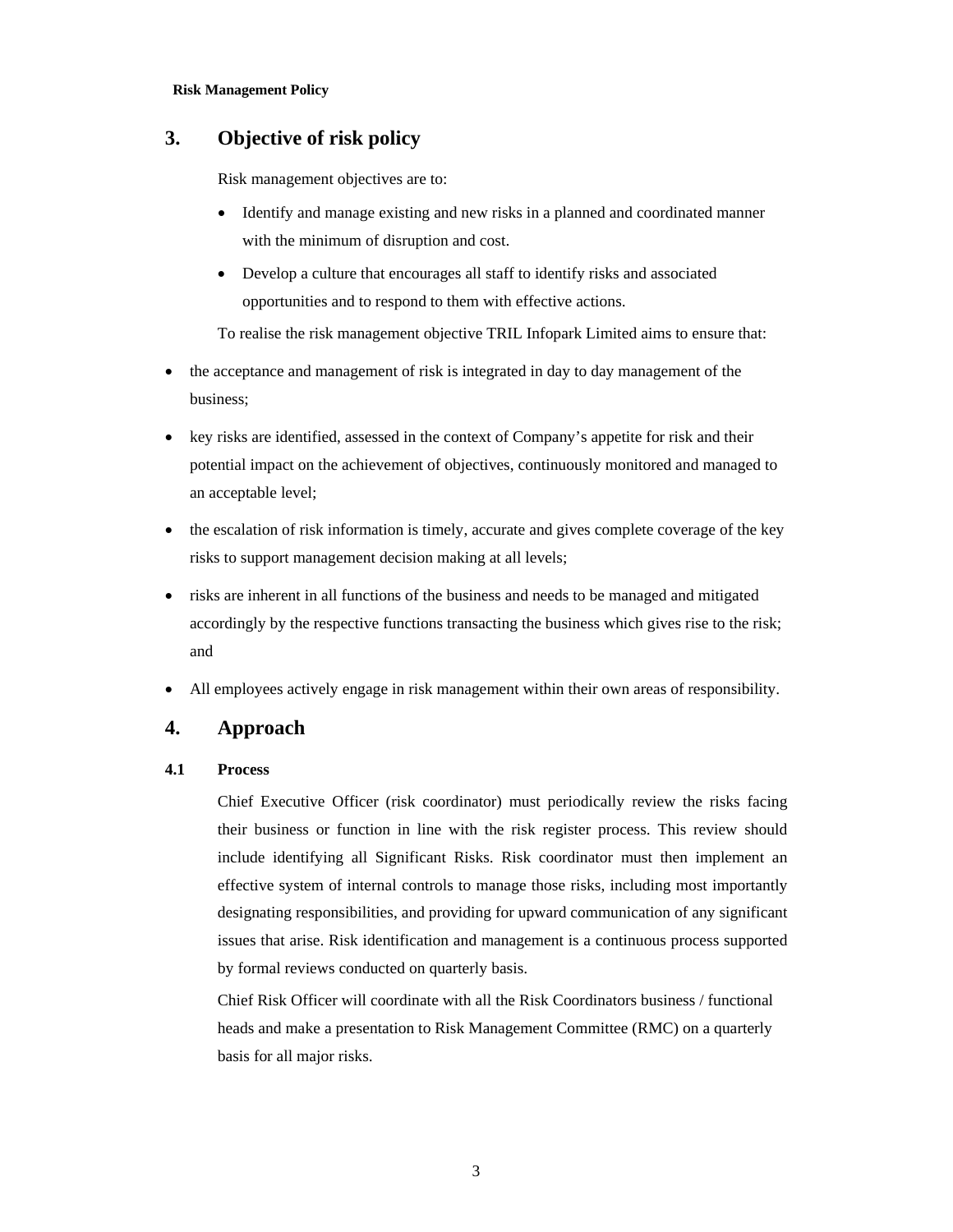## **4.2 Risk Register**

The risks profile of the Company will be documented in the Risk Register. It includes risks, risk assessment, overall ownership of the risk management and control techniques, person responsible for control, monitoring methods and action plans. The Risk Register is the key document used to communicate the current status of all known risks and is vital to all management control, reporting and reviews.

## **4.3 Assess the Risks**

Risk assessment enables risks to be categorized and graded in relation to their potential impact; those risks with potentially significant impact require proactive management. The two components of risks are the probability (likelihood) of occurrence and the impact (consequence) if the circumstance occurs. Risk is analyzed by combining estimates of probability and impact in the context of existing control measures.

Existing control measures are evaluated against Critical Success Factors (CSFs) and Key Performance Indicators (KPIs) identified for those specific controls. Guiding principles to determine the escalation level for implication is provided in Appendix I.

## **4.4 Risk reviews**

A risk review involves the re-examination of all risks recorded on the risk register to ensure that the current assessments remain valid and review the progress of risk reduction actions. Risk reviews should form part of every Risk Management Committee meeting agenda. The risk register is reviewed and assessed every quarter.

## **4.5 Escalation Mechanism**

It is critical to an effective system of internal control that specific issues are promptly communicated and followed up appropriately. Communication will typically be through meetings with Risk Coordinators who will brief risk to the functional heads who shall then report them to the Risk Management Committee through Chief Risk Officer.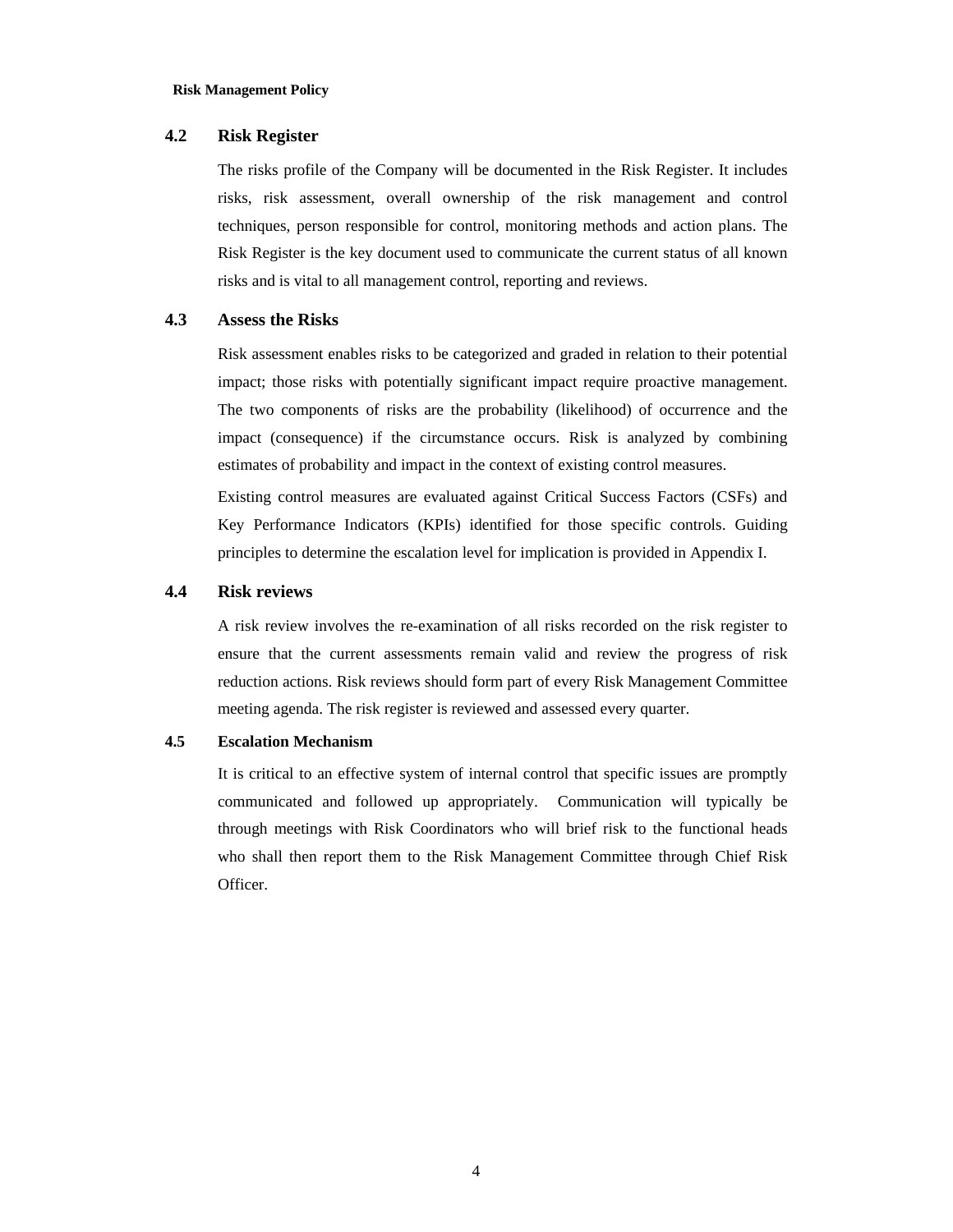# **5. Structure**

# **5.1 Roles and responsibilities**

The risk management roles and responsibility will be as follows:

| <b>Risk oversight</b><br>body                            | Role                                                                                                                                                                                                                                                                                                 | Will report to                                                                                                |  |
|----------------------------------------------------------|------------------------------------------------------------------------------------------------------------------------------------------------------------------------------------------------------------------------------------------------------------------------------------------------------|---------------------------------------------------------------------------------------------------------------|--|
| <b>Board of</b><br><b>Directors</b>                      | To review critical company/Entity<br>$\blacksquare$<br>level risks<br>To review the highlights of the Risk<br>Е<br>Management process                                                                                                                                                                | $\blacksquare$<br>Shareholders on any<br>potential risk that may<br>threaten the existence of<br>the Company. |  |
| Audit<br><b>Committee</b>                                | To review all entity level risks<br>П<br>To direct all Risk Management<br>$\blacksquare$<br>initiatives of the company                                                                                                                                                                               | <b>Board of Directors</b><br>$\blacksquare$                                                                   |  |
| <b>Risk</b><br><b>Management</b><br><b>Committee</b>     | To review critical functional risks<br>$\blacksquare$<br>To direct the risk management<br>$\blacksquare$<br>initiatives of the various functions<br>as approved by the Audit committee<br>To propose the risk management<br>strategy to be adopted by the<br>Company for various level/<br>functions | Audit committee<br>$\blacksquare$                                                                             |  |
| <b>Internal</b><br><b>Auditor</b>                        | To review and suggest the Internal<br>$\blacksquare$<br>Controls and risk mitigation in case<br>of inadequacy.                                                                                                                                                                                       | <b>Audit Committee</b><br>$\blacksquare$<br>through CRO.                                                      |  |
| <b>Risk</b><br><b>Champions</b><br>(Functional<br>heads) | To review the function level risks as<br>$\blacksquare$<br>given in its mandate<br>To direct the risk management<br>$\blacksquare$<br>initiatives of various functional<br>heads/process as given in its<br>mandate                                                                                  | Ξ<br><b>Risk Management</b><br>Committee                                                                      |  |
| <b>Risk</b><br>coordinator                               | To review process level risks for the<br>process within the function                                                                                                                                                                                                                                 | <b>Risk Champions</b>                                                                                         |  |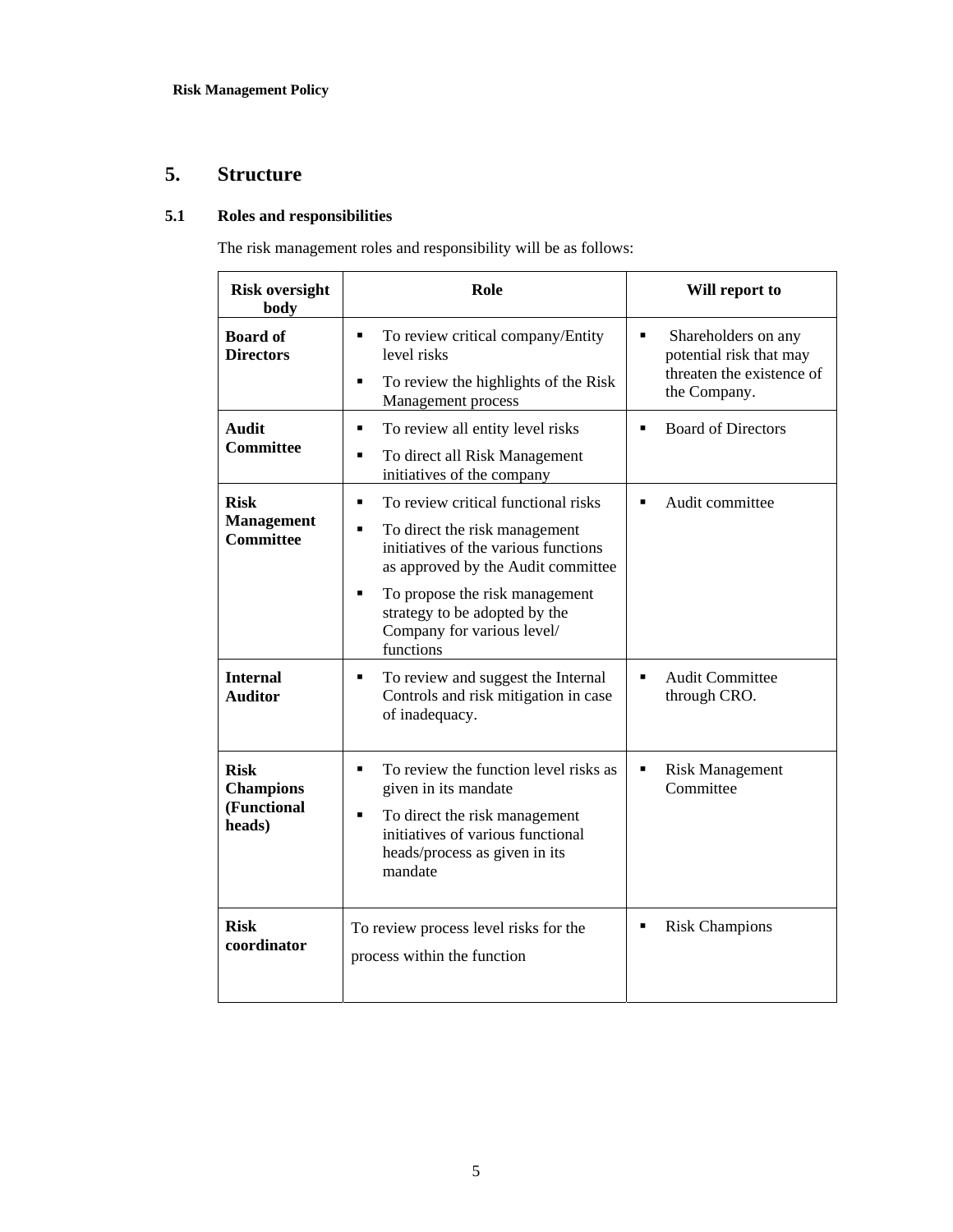### **5.2 Risk Management Committee**

### **5.2.1 Composition**

The Risk Management Committee is constituted of the Heads of the Functions.

## **5.2.2 Membership**

Standing membership of the Risk Management Committee will consist of business heads and function heads:

- **CEO & Executive Director**
- **CFO**
- **Chief Risk Officer (from Holding Company)**
- **Function Heads viz.,**
- Projects, Procurement, Statutory Compliance
- Accounts and Finance
- Human Resources & Administration
- Information Technology
- Sales & Marketing
- Legal, Regulatory and Corporate Affairs
- Property & Facility Management

The Chairman of the Risk Management Committee may invite other individuals as needed.

## **5.2.3 Operation**

The **Executive Director of the Company** will be the chair of the Risk Management Committee, with the *Chief Risk Officer* **acting** as Risk Management Committee's secretary. The Risk Management Committee shall meet on a quarterly basis or as needed for urgent or other matters.

The Functional Head of the respective department for which the risks are being presented in the particular meeting would be participating in the meeting.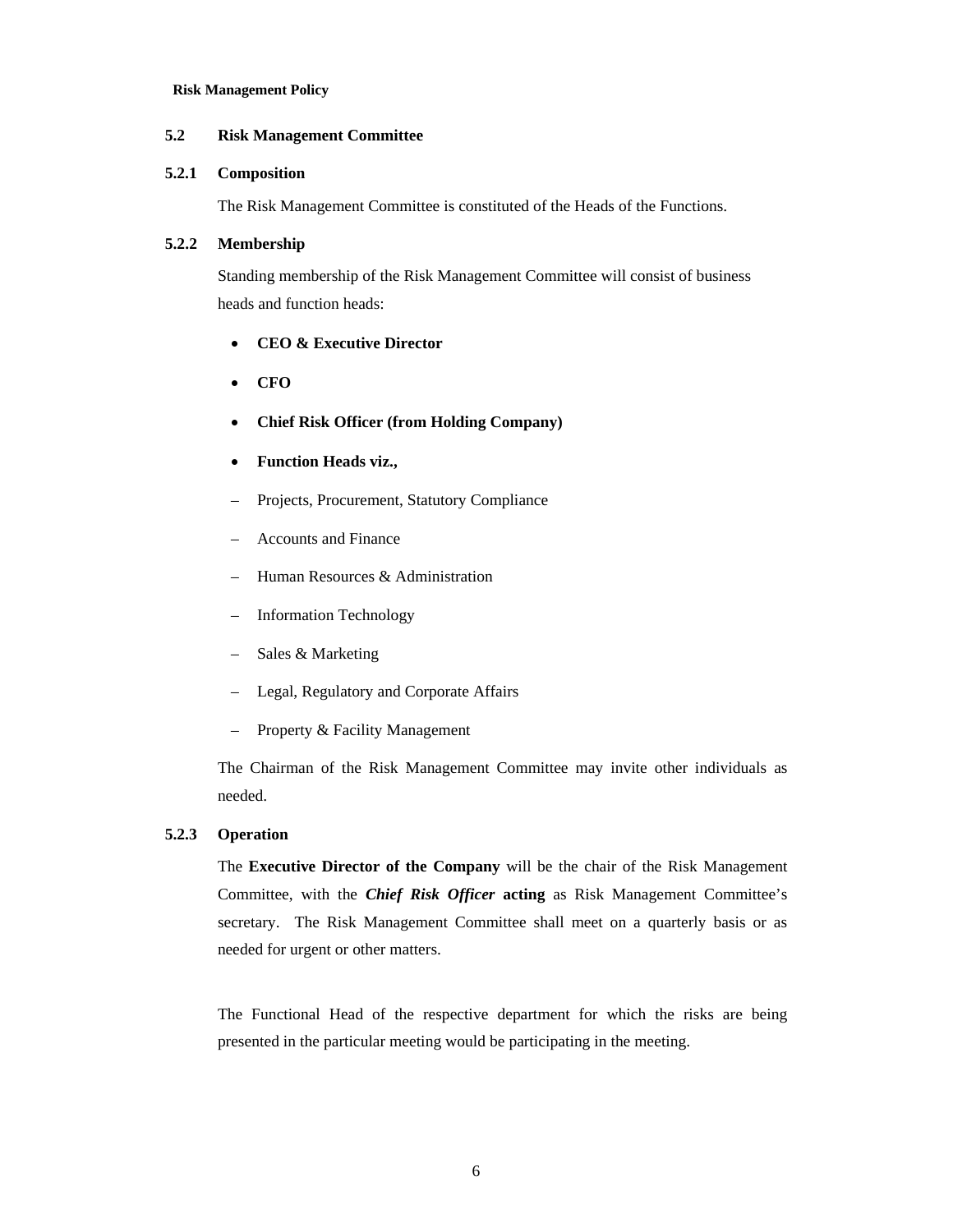This is done to have a focused discussion on issues involved/constraints faced and various options for risk mitigation, affixing the responsibility and target dates.

Reports of Risk Management Committee's activities (agendas, decisions) and meetings (including attendance) will be maintained for each meeting by the Risk Management Committee secretary. Sufficient time will be given for discharging the regular responsibilities of the Risk Management Committee.

## **5.2.4 Responsibilities**

Risk Management Committee shall have the following responsibilities:

- Ensure appropriate internal controls, risk management and legal compliance systems including standards, training and communications occur for all high-risk compliance and ethical areas, including but not limited to those areas deemed to be Significant Risks
- Provide for (and support) adequate auditing, monitoring and investigative resources in all such areas in conjunction with the major audit and compliance in the Company.
- Ensure the communication of policies and standards to successive levels of management.
- Ensure that Company's Code of Conduct is distributed/ accessible to all the employees and related employee training occurs as appropriate.
- Establish risk assessments framework to identify significant business, operational, financial, legal, compliance and other risks.

### **5.2.5 Deliverables**

At a minimum, the Risk Management Committee will deliver:

- Annual assessment of Risks with reference to the Risk Appetite consisted with the Risk Management Policy.
- Quarterly updated Risk Register (which includes mitigation plans).
- Reports required for the Audit Committee.